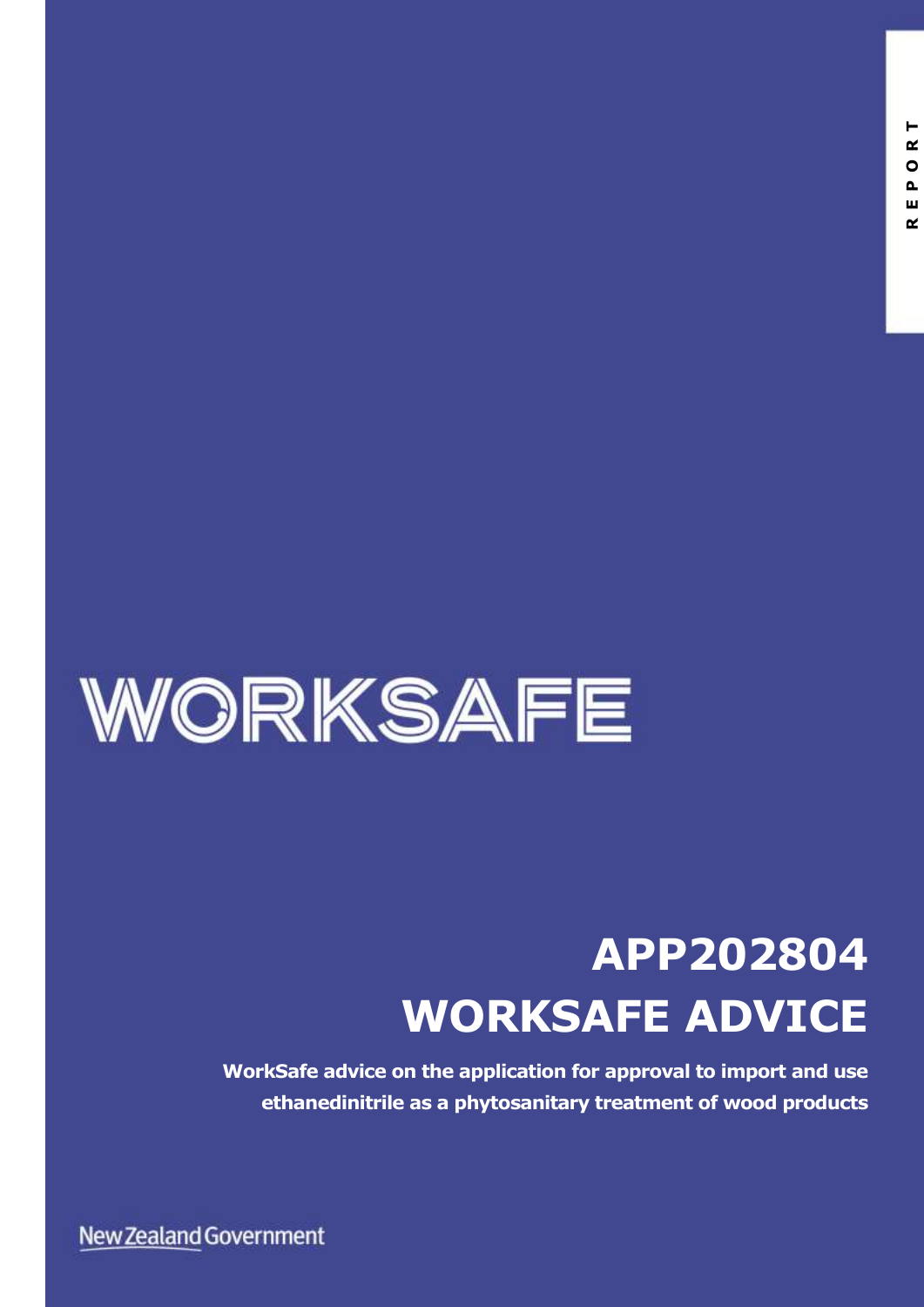### **CONTENTS**

| 1                       | <b>Introduction</b><br><b>Approval Process</b> |                                                      |                |  |  |
|-------------------------|------------------------------------------------|------------------------------------------------------|----------------|--|--|
| $\overline{\mathbf{2}}$ |                                                |                                                      |                |  |  |
| 3                       | <b>Relevant Regulations</b>                    |                                                      |                |  |  |
|                         |                                                | 3.1 Upstream Duties                                  | $\frac{5}{5}$  |  |  |
|                         |                                                | 3.2 Hierarchy of Controls                            |                |  |  |
| 4                       | <b>Assessment</b>                              |                                                      |                |  |  |
|                         | 4.1                                            | Appropriate Respiratory Protective Equipment (RPE)   | $\overline{7}$ |  |  |
|                         |                                                | 4.2 Appropriate Personal PPE                         | 9              |  |  |
|                         |                                                | 4.3 Gas Monitoring Equipment                         | 9              |  |  |
|                         |                                                | 4.4 Leak Detection                                   | 9              |  |  |
|                         |                                                | 4.5 Monitoring Under Sheets During Fumigation        | 10             |  |  |
|                         |                                                | 4.6 TEL Monitoring                                   | 10             |  |  |
|                         |                                                | 4.7 Recapture/Scrubbing Option                       | 10             |  |  |
|                         |                                                | 4.8 Re-Entry Period                                  | 11             |  |  |
|                         |                                                | 4.9 Buffer Zones                                     | 11             |  |  |
|                         |                                                | 4.10 Prescribed Exposure Standards (PES)             | 12             |  |  |
|                         |                                                | 4.11 Flammability                                    | 12             |  |  |
|                         |                                                | 4.12 Health Monitoring                               | 13             |  |  |
|                         |                                                | 4.13 Biological Exposure Monitoring                  | 13             |  |  |
| 5                       | <b>Safe Work Instruments</b>                   |                                                      |                |  |  |
|                         |                                                | 5.1 Criteria for Developing Safe Work Instruments    | 14             |  |  |
|                         | 5.2                                            | Proposed Controls for EDN                            | 15             |  |  |
| 6                       | <b>Discussion &amp; Recommendation</b>         |                                                      |                |  |  |
|                         | <b>Appendices</b>                              |                                                      |                |  |  |
|                         | Appendix 1: Glossary                           |                                                      | 18<br>18       |  |  |
|                         |                                                | Appendix 2: Default Controls from the HS Regulations | 19             |  |  |
|                         |                                                | Applying to EDN                                      |                |  |  |
|                         |                                                | <b>References</b>                                    | 22             |  |  |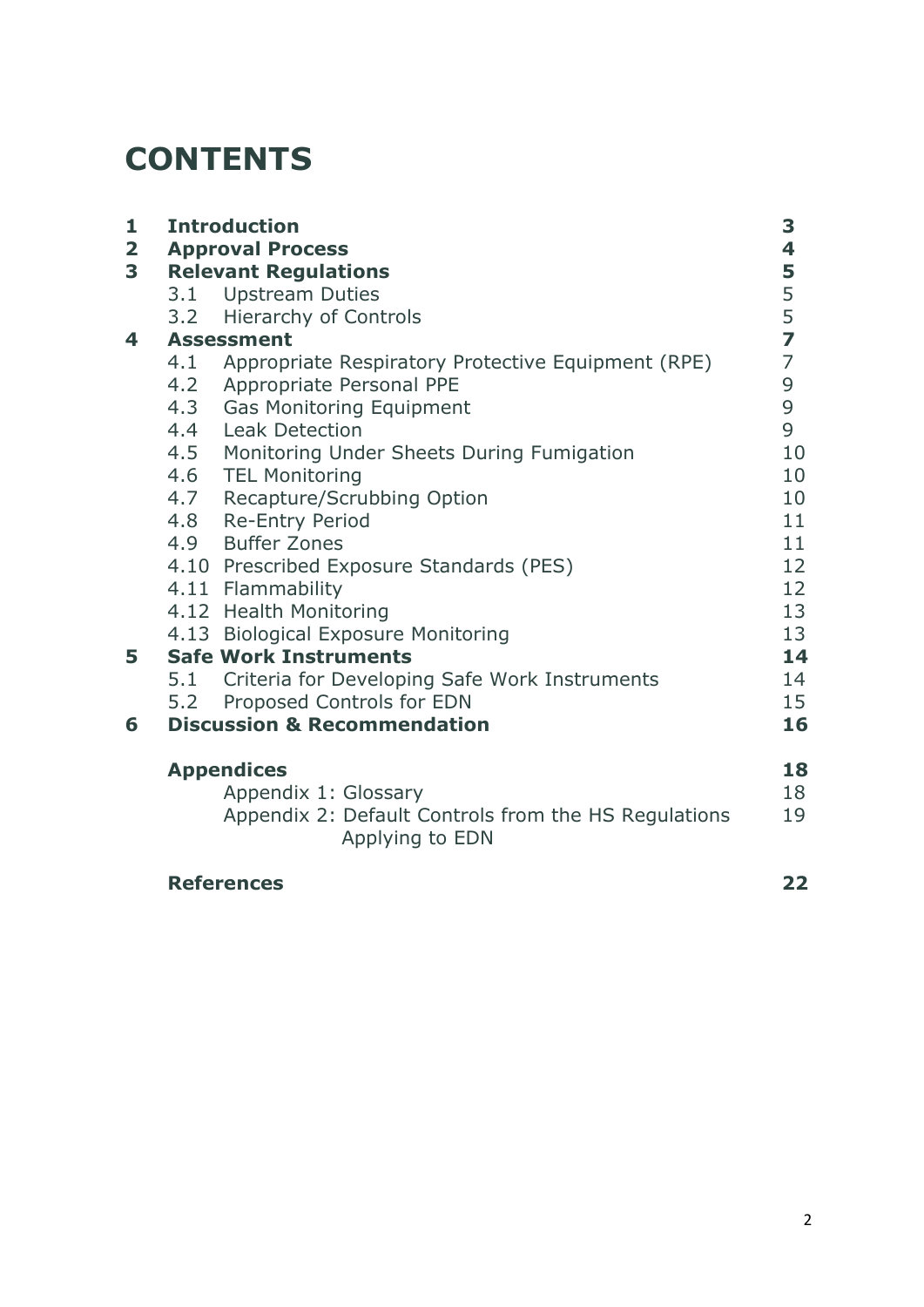### **1 INTRODUCTION**

This WorkSafe New Zealand (WorkSafe) review of Application APP2002804 proposes setting requirements additional to those under the Health and Safety at Work (Hazardous Substances) Regulations 2017 (the HS Regulations) for ethanedinitrile (EDN) when used as a fumigant.

Every year 600-900 people die prematurely as a result of work-related illhealth. This is unacceptable. As the regulator of workplace health and safety, WorkSafe has a role in leading, influencing and leveraging the health and safety system to improve health and safety outcomes, and has firm targets and priorities to transform New Zealand's workplace health and safety performance.

WorkSafe's role in the wider health and safety system involves reviewing applications for new substance approvals and providing advice to the Environmental Protection Authority (EPA) to ensure that the risks associated with the use, handling, manufacture and storage of any new substances approved in New Zealand can be managed adequately. The following report is based on the information provided with the application, the EPA assessment and submissions received by the EPA for this application.

WorkSafe's review of this application has raised some areas of concern. As a result, WorkSafe is proposing controls based on the guiding principle of the Health and Safety at Work Act 2015 (HSWA), that workers should be given the highest level of protection against harm to their health, safety and welfare from hazards arising from work.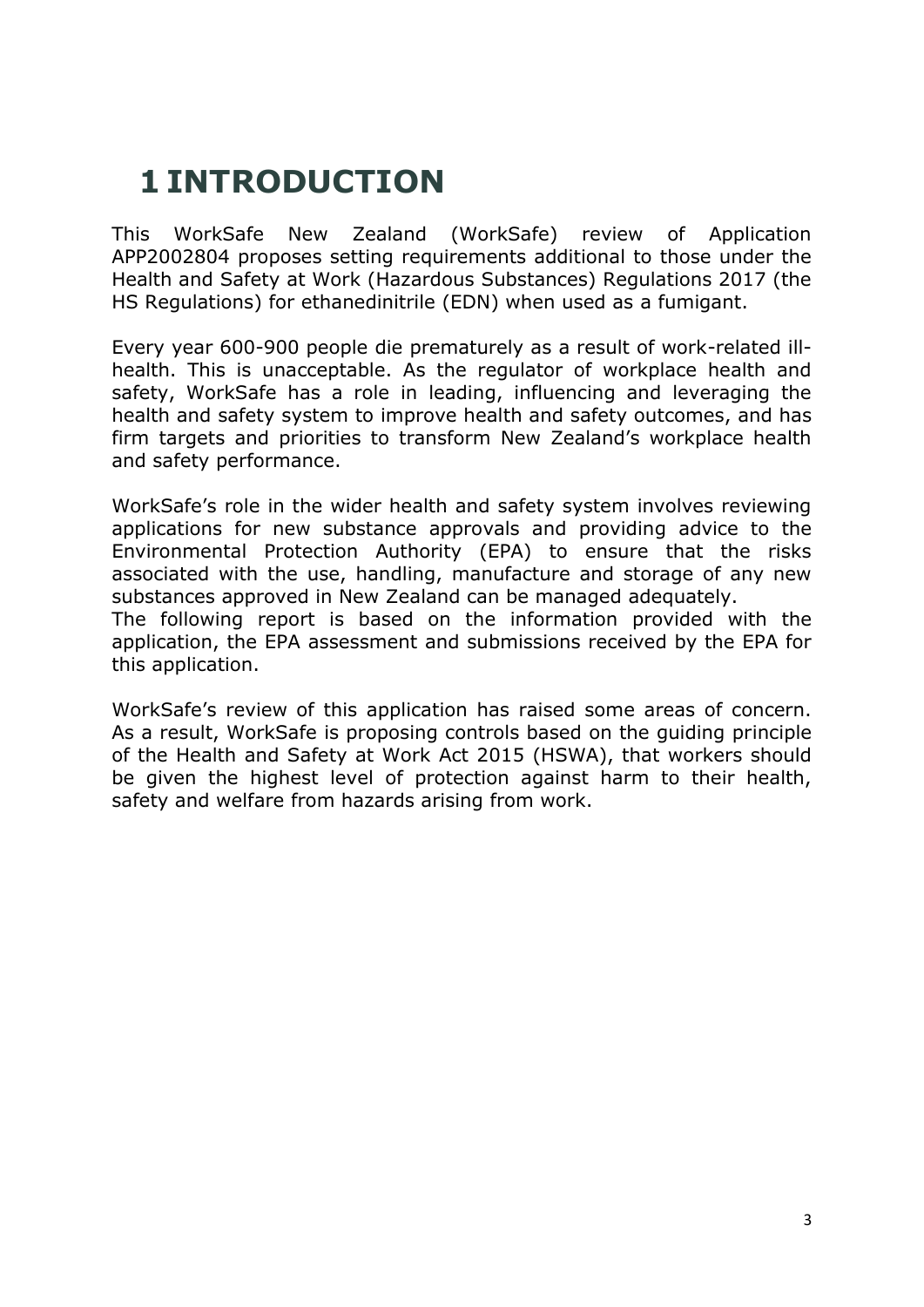### **2 APPROVAL PROCESS**

The controls for hazardous substances and duties to mitigate the risks that hazardous substances pose sit under two regimes:

- the Hazardous Substances and New Organisms Act 1996 (HSNO) for non-work, public health and environmental risks, and
- HSWA for work risks (including the HS Regulations and other regulations).

HSWA gives WorkSafe responsibility for setting, administering and enforcing controls to mitigate the health and safety risks of using, handling, storing or manufacturing hazardous substances in the workplace. Since December 2017, the workplace controls for hazardous substances have been set in the HS Regulations and relevant safe work instruments (SWI) under HSWA.

Under (HSNO), the EPA is responsible for approving and classifying hazardous substances.

This division of roles requires the EPA and WorkSafe to work together to assess hazardous substances applications, to ensure the appropriate controls from each regime are applied to safeguard people (both at work and outside the workplace) and the environment.

The objectives of WorkSafe's participation in the hazardous substance applications process are to ensure that:

- hazardous substances at work are treated in a way that protects workers and other persons against harm to their health, safety, and welfare by eliminating or minimising risks arising from work, contributing to reduced incidence of workrelated ill-health
- WorkSafe maintains a constructive and collaborative relationship with the EPA in assessing hazardous substance applications.

Consistent with the purpose of HSWA, regard must be had to the principle that workers and other persons should be given the highest level of protection against harm to their health, safety and welfare from hazards or risks arising from work as is reasonably practicable.

Where existing controls under HSWA are not considered adequate, additional or varied controls may be imposed only by way of a safe work instrument.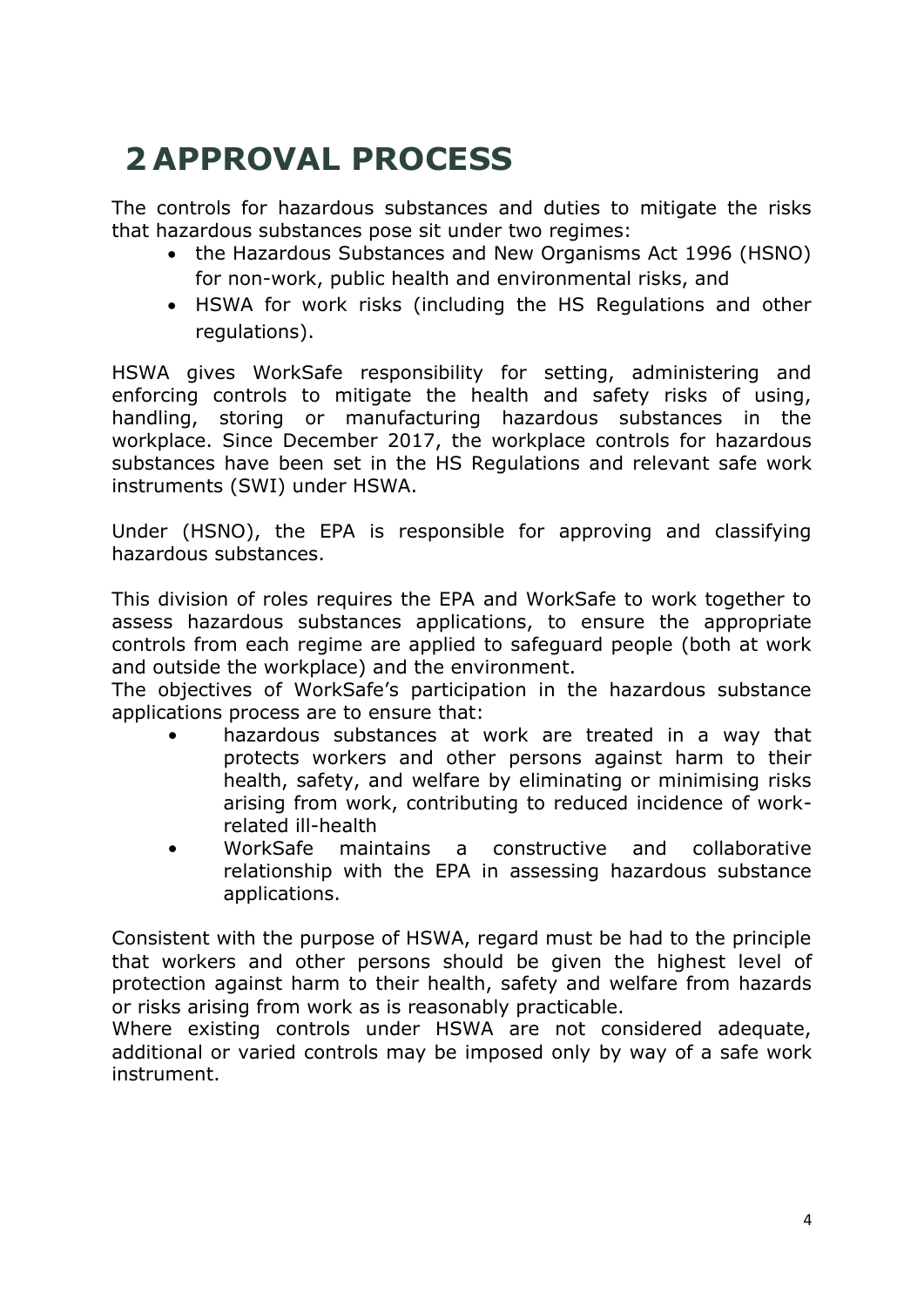### **3 RELEVANT REGULATIONS**

In reviewing this application WorkSafe has considered the PCBU's obligations under:

- HSWA
- the Health and Safety at Work (General Risk and Workplace Management) Regulations 2016 (the GRWM Regulations), and
- the HS Regulations.

In assessing the adequacy of the default hazardous substances controls, WorkSafe also takes account of other relevant requirements under the health and safety legislative framework, for example duties to:

- to manage risks associated with substances hazardous to health by applying the hierarchy of controls (regulations 5 to 8 and 28 of the GRWM Regulations)
- to provide information, supervision, training and instruction (regulation 9 of the GRWM Regulations)
- to provide workplace facilities (regulations 10-11 of the GRWM Regulations) including ventilation and facilities to control airborne contaminants
- Provide personal protective equipment (regulation 15 of the GRWM Regulations)
- Carry out exposure monitoring and health monitoring (regulations 32-42 of the GRWM Regulations,).

'Upstream duties', or the duty of a PBCU who designs, manufactures, imports or supplies a hazardous substance to ensure that a substance is without risks to the health and safety of persons so far as reasonable practicable, may also apply (sections 39-42 of HSWA).

WorkSafe's advice to the EPA may refer to any the above duties.

#### **3.1 Upstream Duties**

Upstream duties are relevant if a new substance has properties that make it more hazardous than existing similar products, for example, if it has a non-active ingredient (such as a surfactant) that is more hazardous than similar ingredients in similar products. The similar products demonstrate that it is possible to avoid the hazard.

#### **3.2 Hierarchy of Controls**

Under section 30(1)(a) of HSWA the PCBU must eliminate risks to health and safety so far as reasonably practicable. If this is not reasonably practicable, the PCBU must minimise the risks so far as is reasonably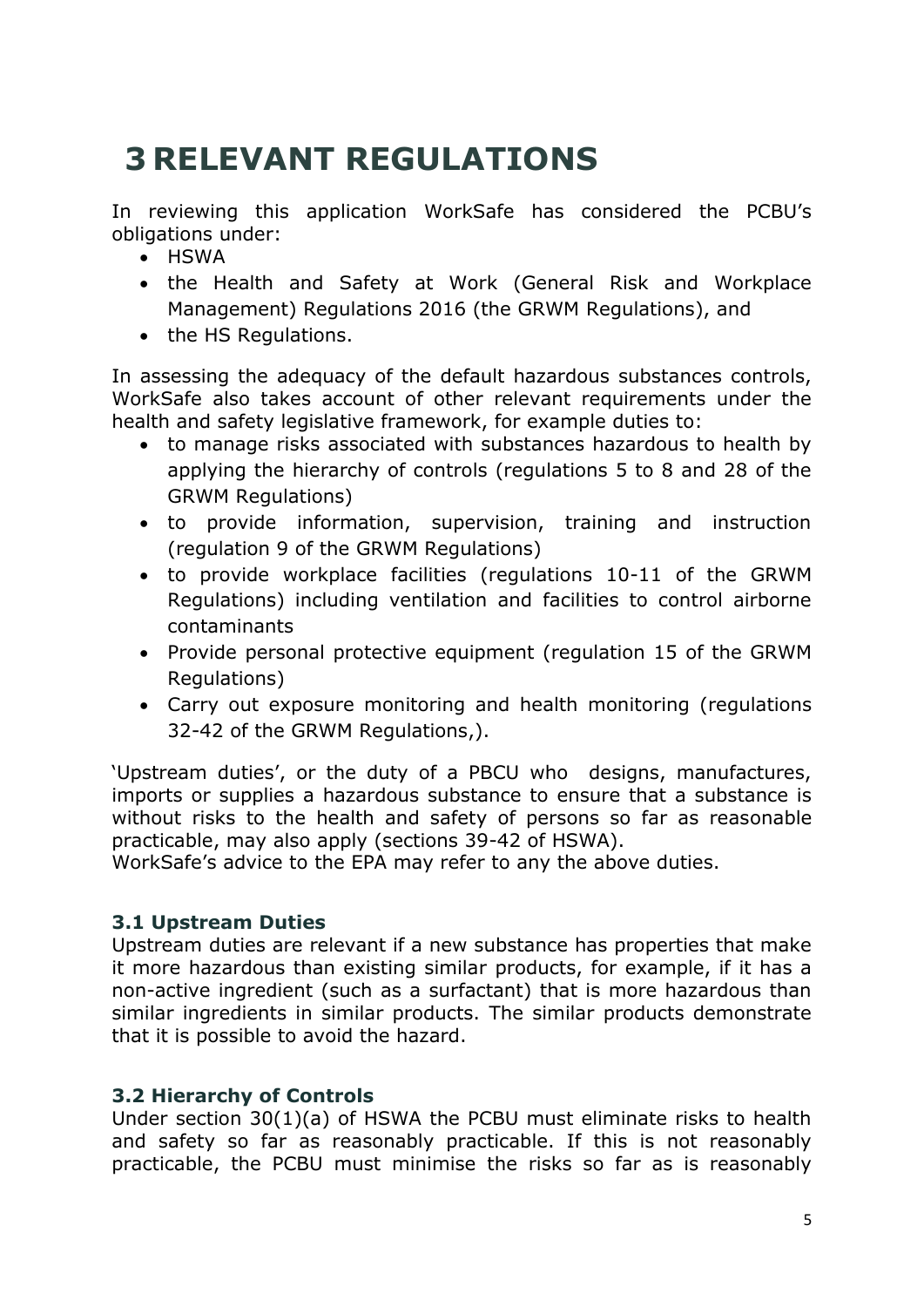practicable following the hierarchy of controls.

The hierarchy of controls is set out in regulation 6 of the GRWM Regulations.

If elimination is not possible, a PCBU must consider (in this order):

- substitution
- isolation
- engineering control measures
- administrative controls
- personal protective equipment (PPE): If risk remains after all other measures have been applied, the PCBU must supply and ensure the use of personal protective equipment.



Personal protective equipment (PPE) may need to be used or worn to minimise health risks, but should only be used as a control measure to minimise or eliminate risk when other control measures alone can't adequately do so.

The decision to choose PPE in the absence of other control measures higher up the hierarchy must be based on the principles of reasonable practicability. Considerations of cost alone is not sufficient to determine 'so far as is reasonably practicable'.

PPE should not be the first or only control considered, and WorkSafe expects PCBUs to give preference to other controls that protect multiple at-risk workers at once. Regard must also be given to providing the highest level of protection for workers and others, so far as is reasonably practicable.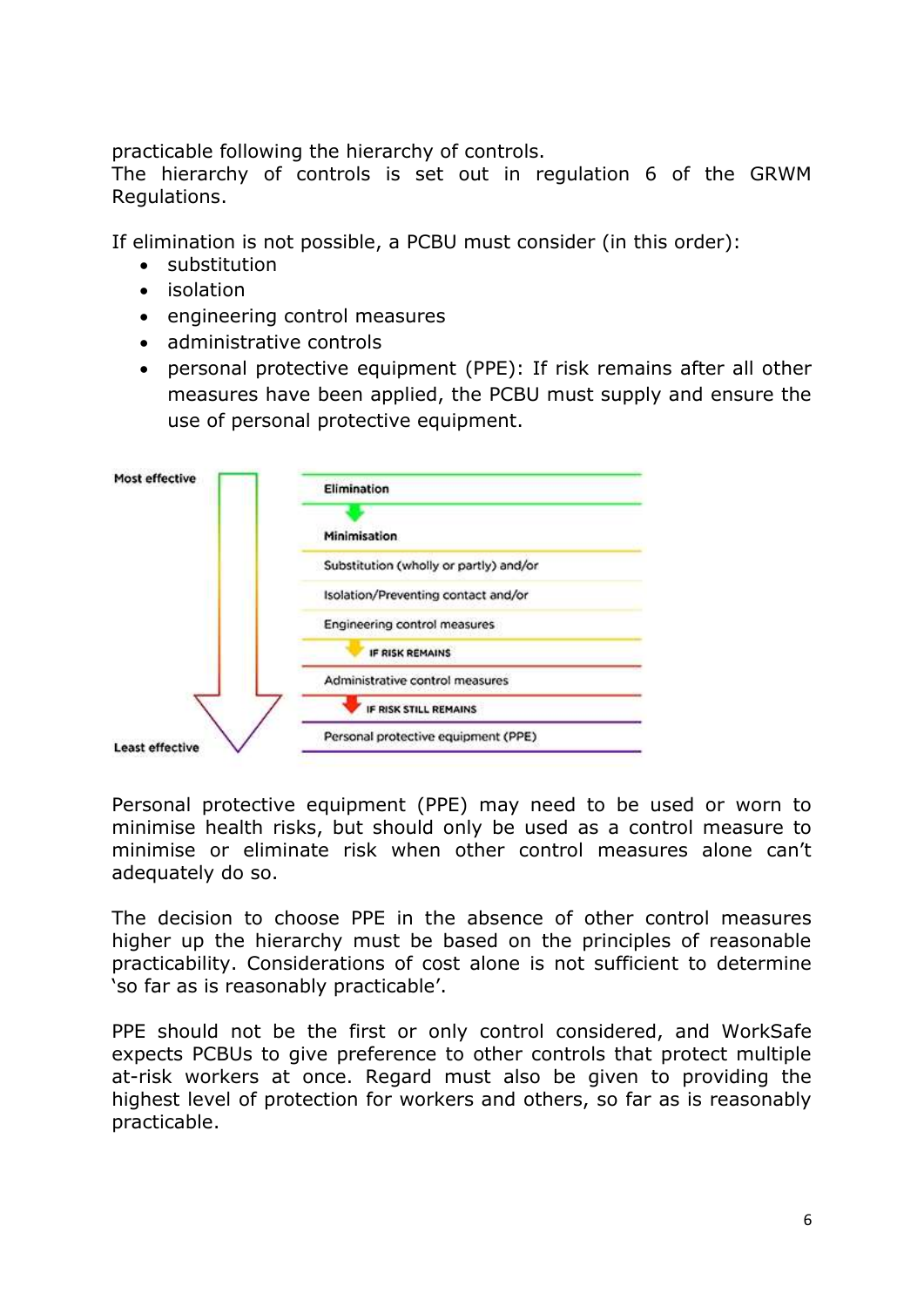### **4 ASSESSMENT**

#### **4.1 Appropriate Respiratory Protective Equipment (RPE)**

Bruce Graham's report stated that the modelling results are not suitable for making decisions about workers operating closer than 10 metres to the log piles, but that anyone standing close to the log piles when the tarpaulins are removed has the potential to be exposed to instantaneous concentrations of between 'say' 700 to 5200 ppm.

In regard to this comment it should be noted that:

- a) Air purifying respirators (whether half face respirators, or the full face respirators discussed in the application) should never be used in situations where the IDLH may be reached or exceeded (as per AS/NZS 1715, Dräger and 3M technical guides, and the APVMA approval). As the IDLH is 50ppm (based on cyanide), air purifying respirators **should not be used for workers** working near the sheets during fumigation and venting, and only air supplied or selfcontained breathing apparatus could be used.
- b) However, even if the IDLH wasn't an issue, an air purifying respirator could not be considered for use by workers near fumigation as:
	- based on the 8 hour WES-TWA of 3 ppm that WorkSafe will be adopting, the required minimum protection factor $*<sup>1</sup>$  would need to be between 233 and 1733 (700/3 and 5200/3)
	- for short high exposures, based on the WES-excursion limit (ceiling) of 5 ppm that WorkSafe will be adopting, the required minimum protection factor would need to be between 140 (700/5) and 1040 (5200/5)
	- AS/NZS 1715 (2009) Table 4.5 (on selection of filters for gases and vapours) states that a half face piece air purifying respirator (with cyanide appropriate filters) can only be used up to a concentration of 1000 ppm, and as such could not be considered
	- a full pace piece P3 air purifying respirator (with cyanide appropriate filters) can be used up to a *maximum* of 10,000ppm, but only provides a protection factor up to 100

**.** 

 $1$  The protection factor required to reduce exposure to an accepted level. It is expressed as a ratio of the measured ambient airborne concentration of a contaminant to an acceptable exposure level or standard (*AS/NZS 1715 (2009) Selection, use and maintenance of respiratory protective equipment*).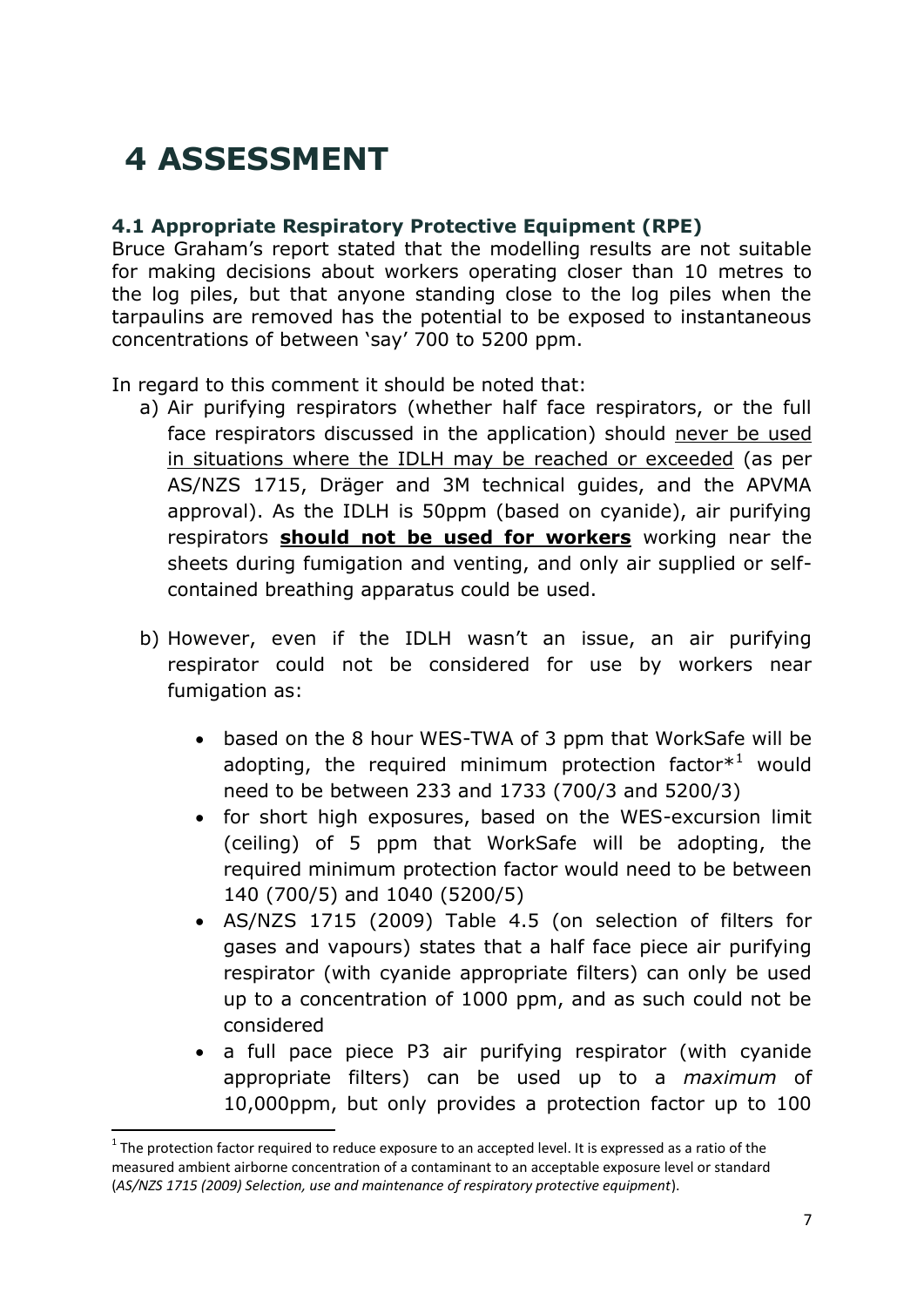(as such wouldn't provide the range of protection factors that may arise).

Considering the above points, the only option for workers near fumigation (e.g. applying fumigant, leak testing and venting) would be to use selfcontained breathing apparatus (SCBA). WorkSafe is concerned that due to the level of training and maintenance required for SCBA, and because some people cannot use it for medical reasons, PCBUs may allow workers to wear air purifying respirators as an alternative. This possibility further supports our case for reducing the gas concentration by means such as recapture before venting.

The following information from Bruce Graham's report highlights that assessing risk during fumigation is difficult, and as such a conservative approach to control is appropriate:

- modelling the release of fumigant from log piles is not wellestablished and there is a high degree of uncertainty about the modelling results in the report.
- The movement of gases from a log pile release will be significantly affected by any induced draft caused by the tarpaulin removal and by any micro-meteorological effects in and around the log piles (e.g. wind whirls and eddies).
- The modelling results are specific to Port of Tauranga and may not be directly relevant to more constrained locations such as Picton. This might have a significant effect on the dispersal and thus concentrations that could occur as the tarpaulin is being removed.
- A study showed typically about 10% of applied EDN was lost by permeation through the tarpaulin material over a 24 hour period (thus there is a possibility for exposure during fumigation).
- Studies indicate that about between 1 to 10% of the gas remains after fumigation and is thus available during venting. At an application rate of  $150g/m^3$ , 1% would be around 700 ppm and 10% would be around 7000 ppm. Of course this would be dispersed over the area of the logs and released in bursts as the tarpaulin is removed, but it shows that predicting the level of exposure is difficult.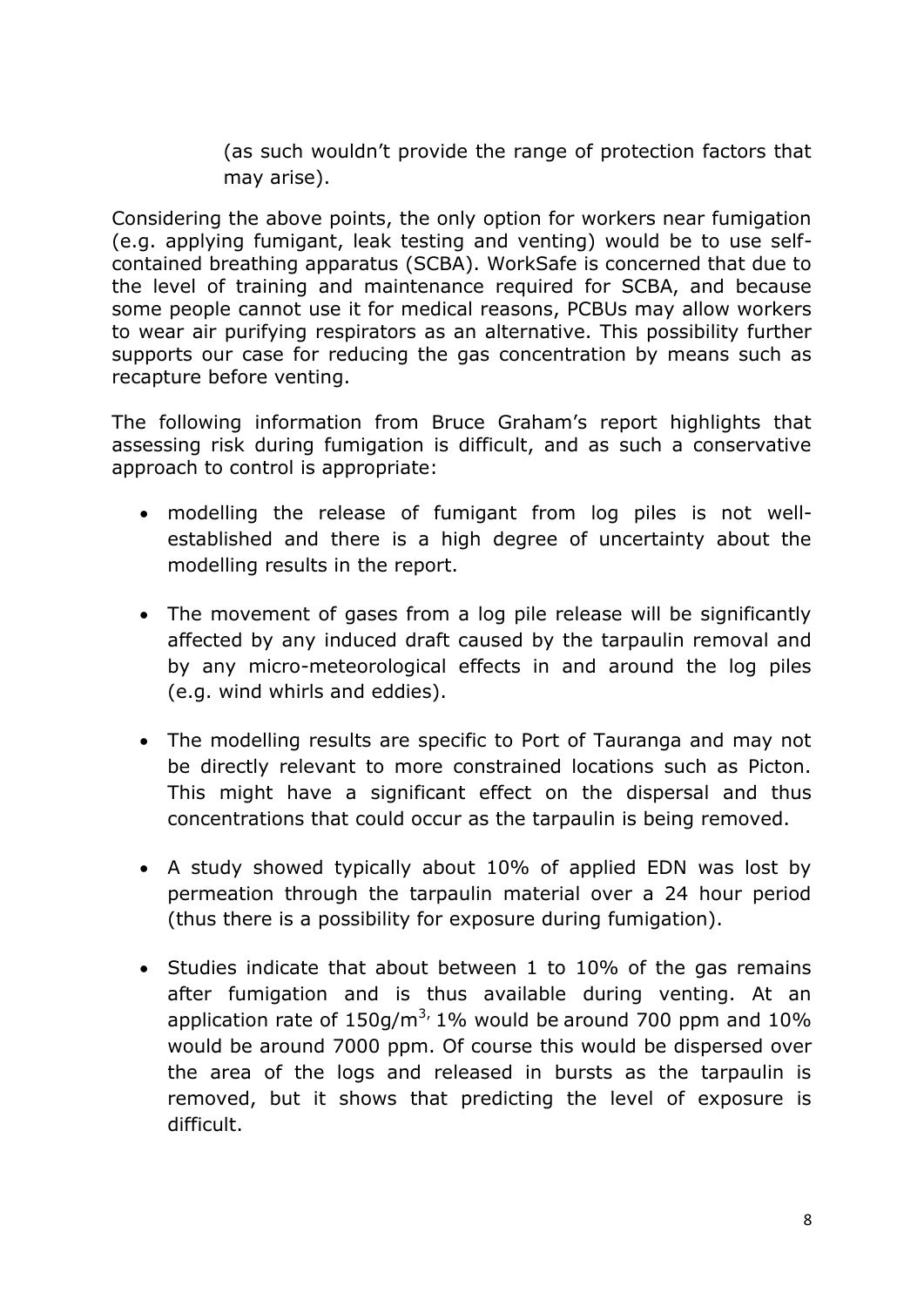• The modelling is based on determining 1 hour and 24 hour averages and does not address instant high results e.g. during the first phase of tarpaulin removal. Thus the conclusion that workers could safely operate at 10 metres distance does not account for short high exposures e.g. would the IDLH be reached at 10 metres given the right wind movement?

#### **4.2 Appropriate PPE**

The Australian Pesticides and Veterinary Medicines Authority (APVMA) have established rules around protective clothing. WorkSafe did consider applying requirements on clothing using a SWI, however, existing regulations that apply to this substance already require that appropriate personal protective equipment (including protective clothing) is worn.

Regulation 13.8 of the HS Regulations requires PPE in accordance with regulations 15 to 20 of the GRWM Regulations for work involving class 6.1B substances.

Regulation 17 of the GRWM Regulations requires that PPE is suitable having regard to the nature of the work and any associated hazards.

#### **4.3 Gas Monitoring Equipment**

The most feasible gas monitoring equipment for daily or regular use (MSA Ultima XA) has a limited range of measurement. It can read from 1ppm to 50ppm but note:

- The error is  $+/-2$  ppm, or 20% (whichever is greater). As such the lowest verifiable reading is 2ppm. This is equal to the proposed WES-TWA. That does not pose a problem as it the WES-TWA refers to an 8 hour average level, and we expect that workers who may be at risk of being exposed to ethanedinitrile would be protected.
- Probably a more appropriate WES value for very short exposures would be the excursion limit of 5 ppm which is in effect a ceiling limit (a maximum level not to be exceeded at any time). If correctly calibrated the meter could detect 5 ppm sufficiently, although because it has an error of 2 ppm, a value of 5 ppm should be considered a value of between 3 – 7 ppm.

#### **4.4 Leak Detection**

When the meter reads a value above 50 ppm it shows 'failure'. The method proposed for leak detection is to assume that when the meter shows 'failure' there is a leak.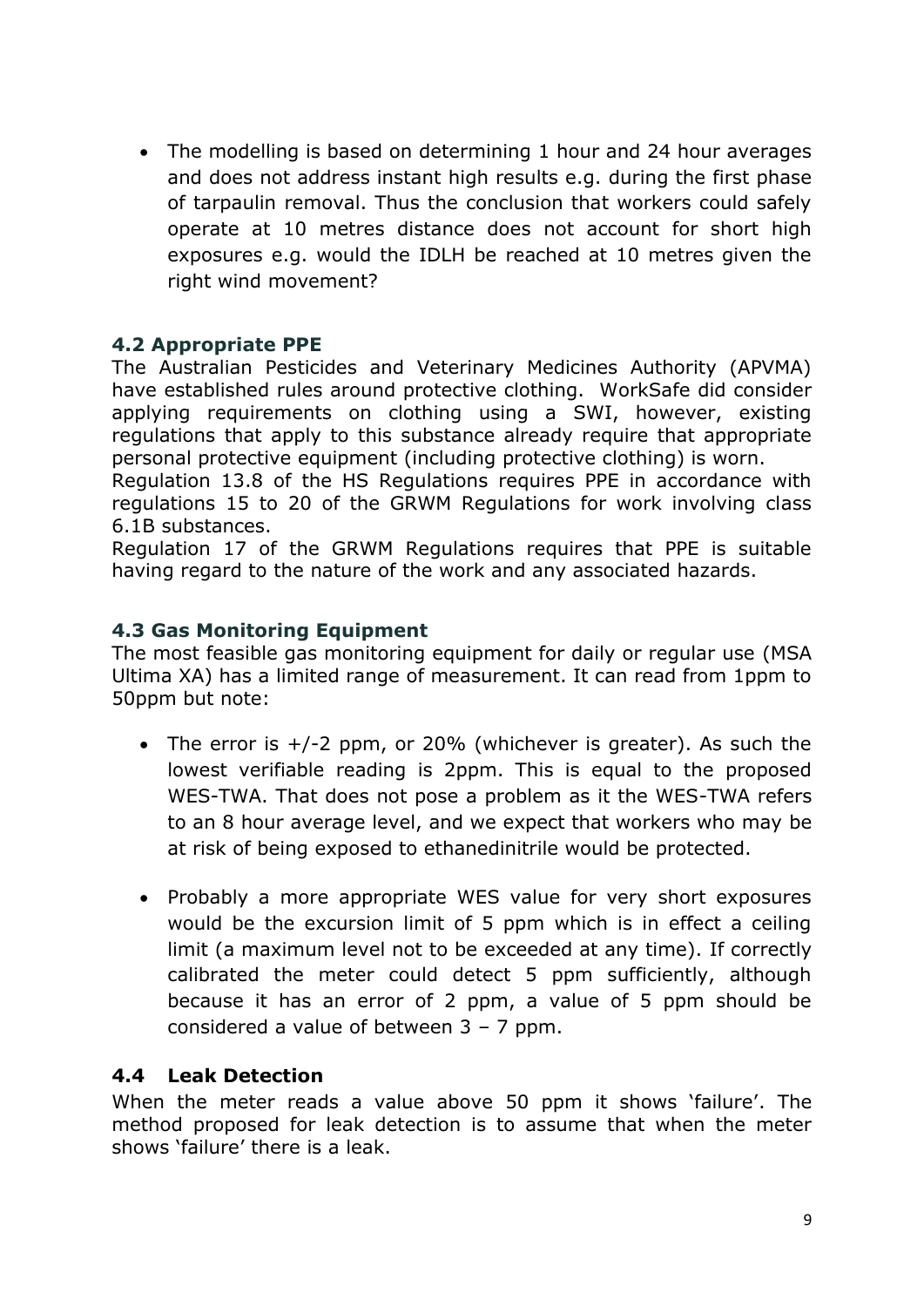This is a concern as:

- if there is a reading above 50 ppm, the actual concentration wouldn't be known, and potentially complicates calculation of levels in excess of the IDLH), and
- the 'failure' may be due to a malfunctioning gas meter rather than a leak.

#### **4.5 Monitoring Under Sheets During Fumigation**

Bruce Graham proposed that one way to reduce the levels given off during venting would be to ensure gas levels should be below 'say 750 ppm' prior to venting. However, as the meter only measures up to 50ppm this would require a system of dilution and testing.

#### **4.6 TEL Monitoring**

The EPA has proposed a TEL of 0.034ppm. However, as the lowest quantifiable level a meter can read is 2ppm, levels below the proposed TEL could only be measured by assuming that a zero reading on the meter is actually zero. This is not best practice because the meter has an error of 2ppm. Consequently, any level below 2ppm cannot contribute to the calculated TEL.

#### **4.7 Recapture/Scrubbing Option**

Given the levels of EDN released from the stack after fumigation (700- 5200ppm) in the Bruce Graham Report and the low TEL value proposed by the EPA, WorkSafe is considering making recapture/scrubbing a requirement.

As noted above, PPE should not be the first or only control considered and WorkSafe expects PCBUs to give preference to other controls that protect multiple at-risk workers at once. Regard must also be given to providing the highest level of protection for workers and others, so far as is reasonably practicable.

APVMA requires scrubbing for at least 4 hours, and in its submission, Nordiko states that it can provide scrubbing/recapture equipment.

Considerable work is needed on recapture requirements. WorkSafe requests more information on possible recapture processes to determine whether or not recapture is reasonably practicable.

 The APVMA requires scrubbing for at least 4 hours. However, WorkSafe does not have access to the information used to set this requirement. WorkSafe would need access to scientific data to set an appropriate period for recapture.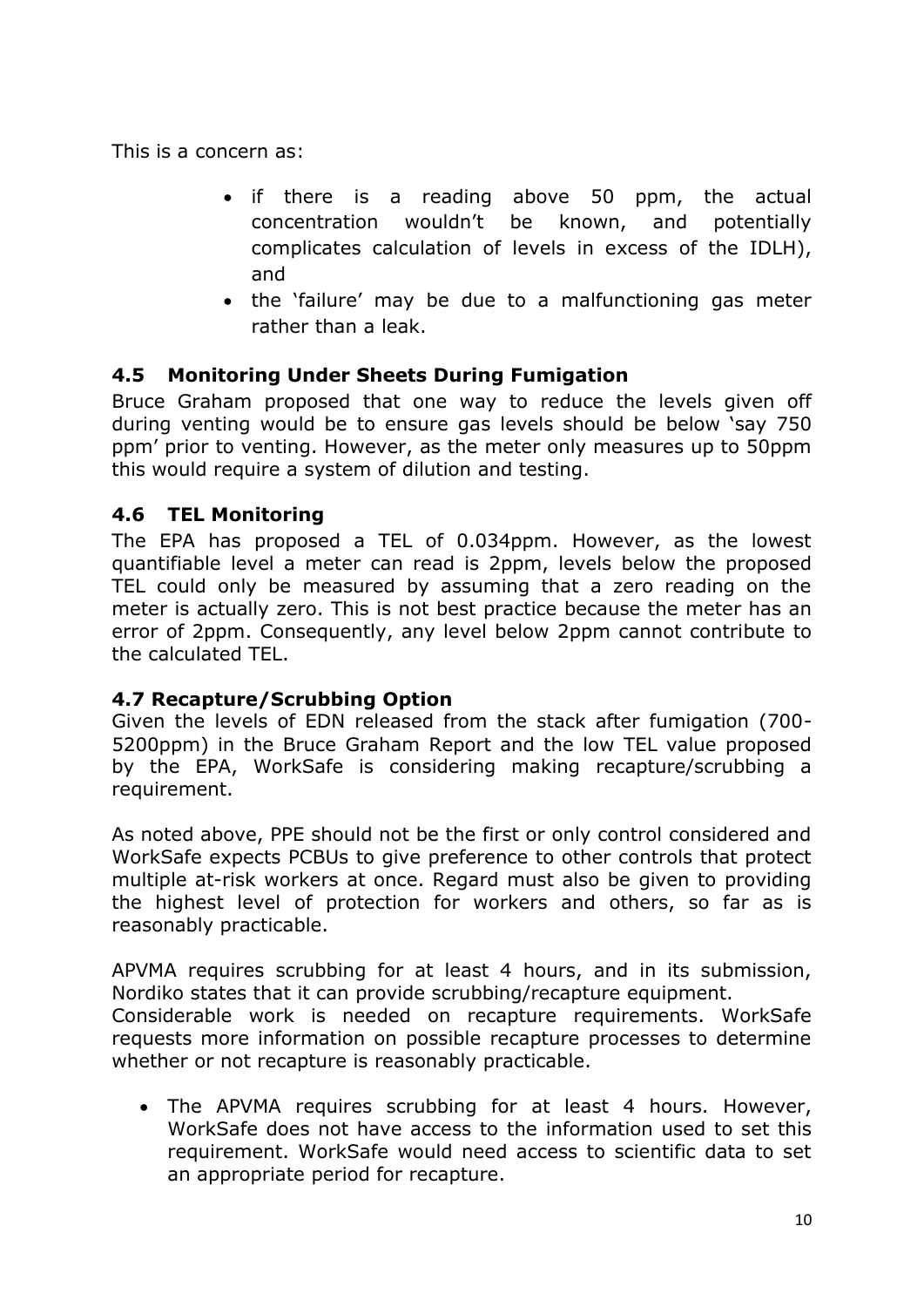- Given the large amounts of fumigation at ports, the limited space and the time pressures, multiple recapture systems are likely to be needed to speed up the process.
- A small-scale Nordiko study showed that log stack levels after liquid scrubbing dropped from 1170 ppm to 18 ppm after 23 hours. This indicates that recapture can take significant time.
- Air movement within the stack is likely to be variable. This was reflected in the Nordiko study which showed the concentrations further away from the scrubber reduced much slower and remained higher for longer compared with the sampling position closest to the scrubber. This could indicate a need for multiple recapture points for a large stack.
- Reported percentages of residual EDN released on venting vary considerably. For example, the APVMA indicates that residual EDN can be between 8% and 39%, meaning 8-39% could be available for release to atmosphere on venting. This differs from the application (and Bruce Graham's report), indicating residual EDN of between 1 and 10%. This variability is another reason to consider recapture.

#### **4.8 Re-Entry Period**

WorkSafe is considering imposing a re-entry period. This would depend on any other requirements put in place, such as recapture. Given the time pressures and limitations of the ports, and the timeframes of MPI requirements (e.g. that logs are loaded on a ship within 36 hours in hot weather) this requires careful consideration.

The APVMA states that fumigated timber cannot be handled for 24hr unless appropriate PPE is worn. This will have implications for moving logs from the fumigated area onto the ships.

#### **4.9 Buffer Zones**

WorkSafe is considering requiring a buffer zone. This would depend on other requirements, such as recapture. WorkSafe requires further information to determine an appropriate buffer zone, as current information is inconsistent.

- The applicant has proposed a buffer zone of 20m without recapture.
- APVMA has set a buffer zone of 50m with recapture.
- Bruce Graham has proposed a buffer zone of 60m without recapture.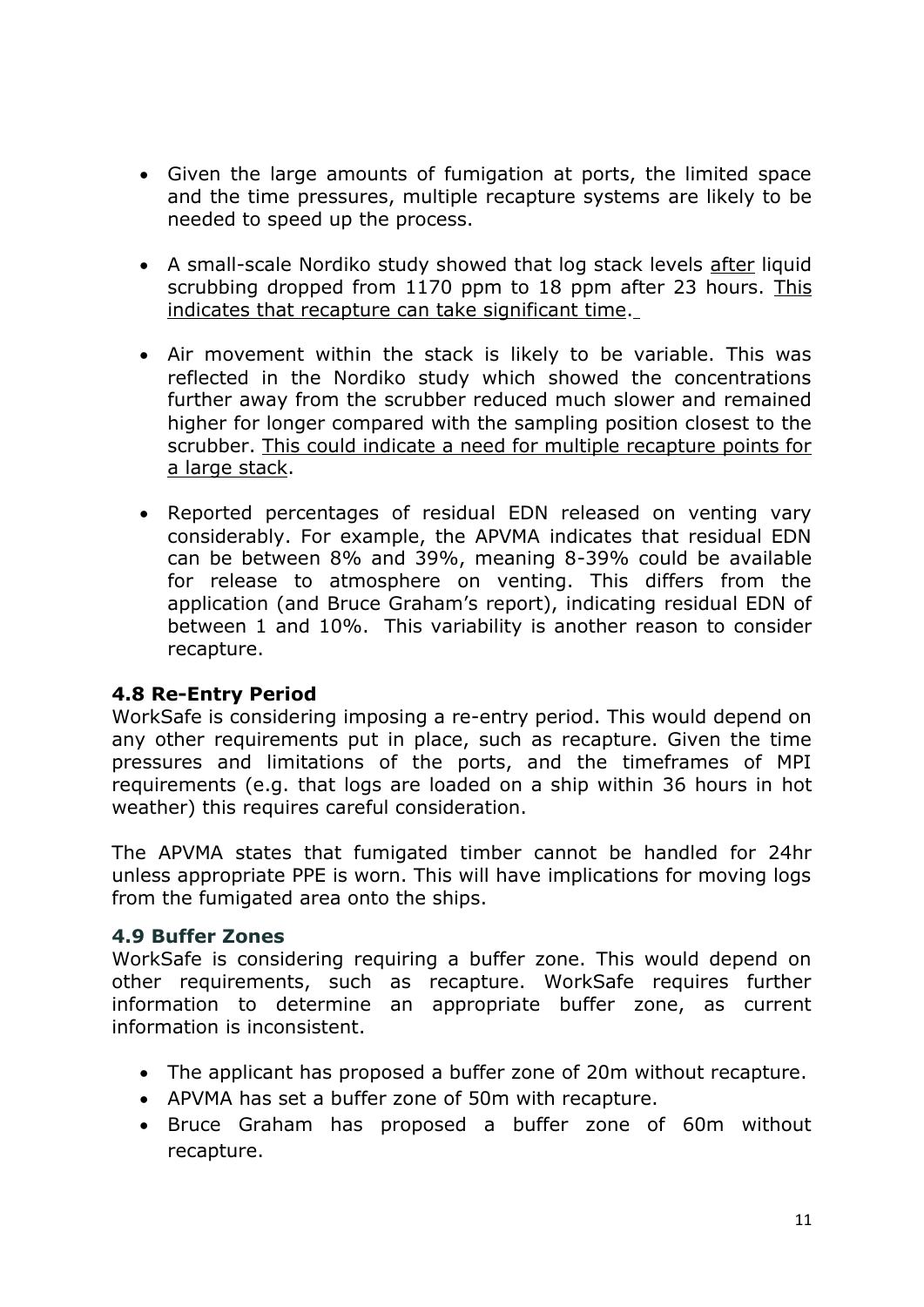#### **4.10 Prescribed Exposure Standards (PES)**

WorkSafe is considering setting a PES. PCBUs must ensure that no person at the workplace is exposed to a concentration exceeding a PES. Where a workplace exposure standard (WES) exists, a PCBU must also carry out exposure monitoring if not certain on reasonable grounds whether the concentration exceeds the WES.

From  $28<sup>th</sup>$  February to April  $11<sup>th</sup>$  2018, WorkSafe consulted on a proposed to change to the WES-TWA for EDN, which was last updated in 2002, from 10ppm to 2ppm.WorkSafe considered 10 ppm was inadequate to protect workers based on the current knowledge of health risk. The 2 ppm value was derived from overseas reviews carried out between 2003 and 2016.

Submissions were mixed. Some agreed with the proposed value, and others suggested lower or higher values or an additional (one-off) WESceiling or short term exposure limit.

Following its review of the submissions WorkSafe has adopted a WES-TWA of 3 ppm, having regard to the quantification limit and error of the gas detector, and a slightly less stringent uncertainty factor (or safety factor) applied to animal toxicity data.

WorkSafe has also adopted a WES-ceiling (peak or one off) of 5 ppm, based on:

- the acute risks from short high exposures during venting
- the lack of chronic health risk information in the toxicity data
- an 8 hour (or longer) WES-TWA will largely be a calculated value for fumigation workers based on results from instantaneous gas monitoring
- a well-documented WES evaluation from the ACGIH supporting that value, and
- the use of a conservative uncertainty (safety) factor that supports the purpose of HSWA to give regard to the highest level of protection for workers and other persons.

#### **4.11 Flammability**

Data indicates that a flammable atmosphere exists for a period during fumigation. As shipping containers and ships holds are likely to contain non-intrinsically safe ignition sources (lights and fans), WorkSafe does not consider that default controls for flammable atmospheres can be met in containers and ship holds. As such WorkSafe does not consider it appropriate to carry out EDN fumigations in those areas, or any other area that has non-intrinsically safe ignition sources.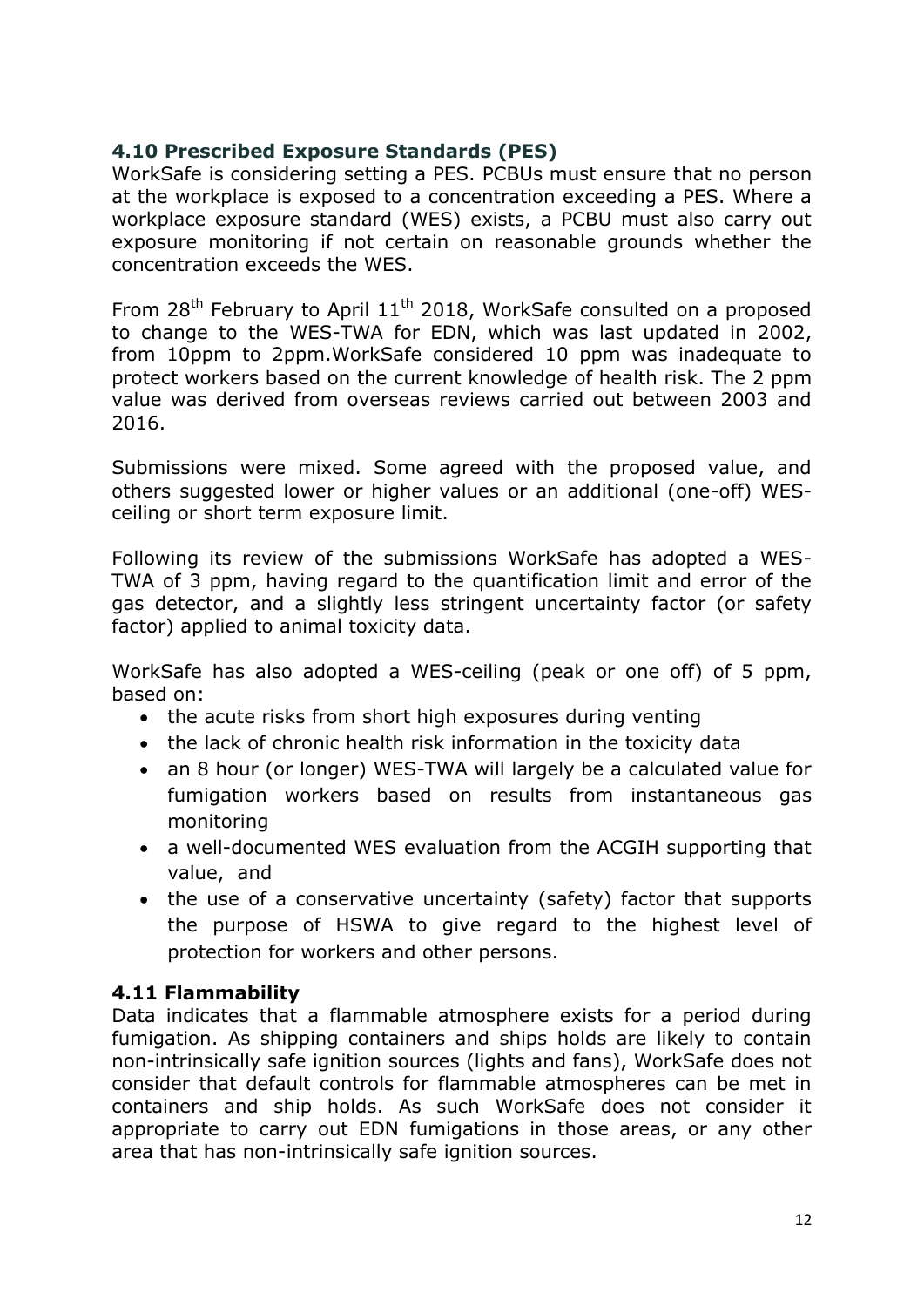#### **4.12 Health monitoring**

The SWI should include health monitoring requirements. As EDN and hydrogen cyanide are known to be ototoxic (causing hearing loss even without noise exposure), we consider it reasonably practicable for PCBUs to ensure fumigation workers undergo audiometry health monitoring.

We would also recommend respiratory function testing, given:

- the irritant properties of ethanedinitrile, and
- the reliance on RPE (hence the need to ensure workers using RPE do not have chronic respiratory disease that may preclude or affect the use of RPE).

#### **4.13 Biological exposure monitoring**

In the body, EDN metabolises into cyanide compounds. Blood testing would be appropriate for acute high exposure (e.g. an unintended release or escape), and urine testing would be appropriate for chronic, low exposures (e.g. as an on-going assessment of regular exposure).

Canterbury Health Laboratories in Christchurch can measure the levels of the cyanide metabolites in blood and urine samples. Other laboratories may also offer this test, however Canterbury Health Labs are widely used and samples can be easily transported to the lab from around the country.

This ensures that it is reasonably practicable to provide regular and acute biological exposure monitoring.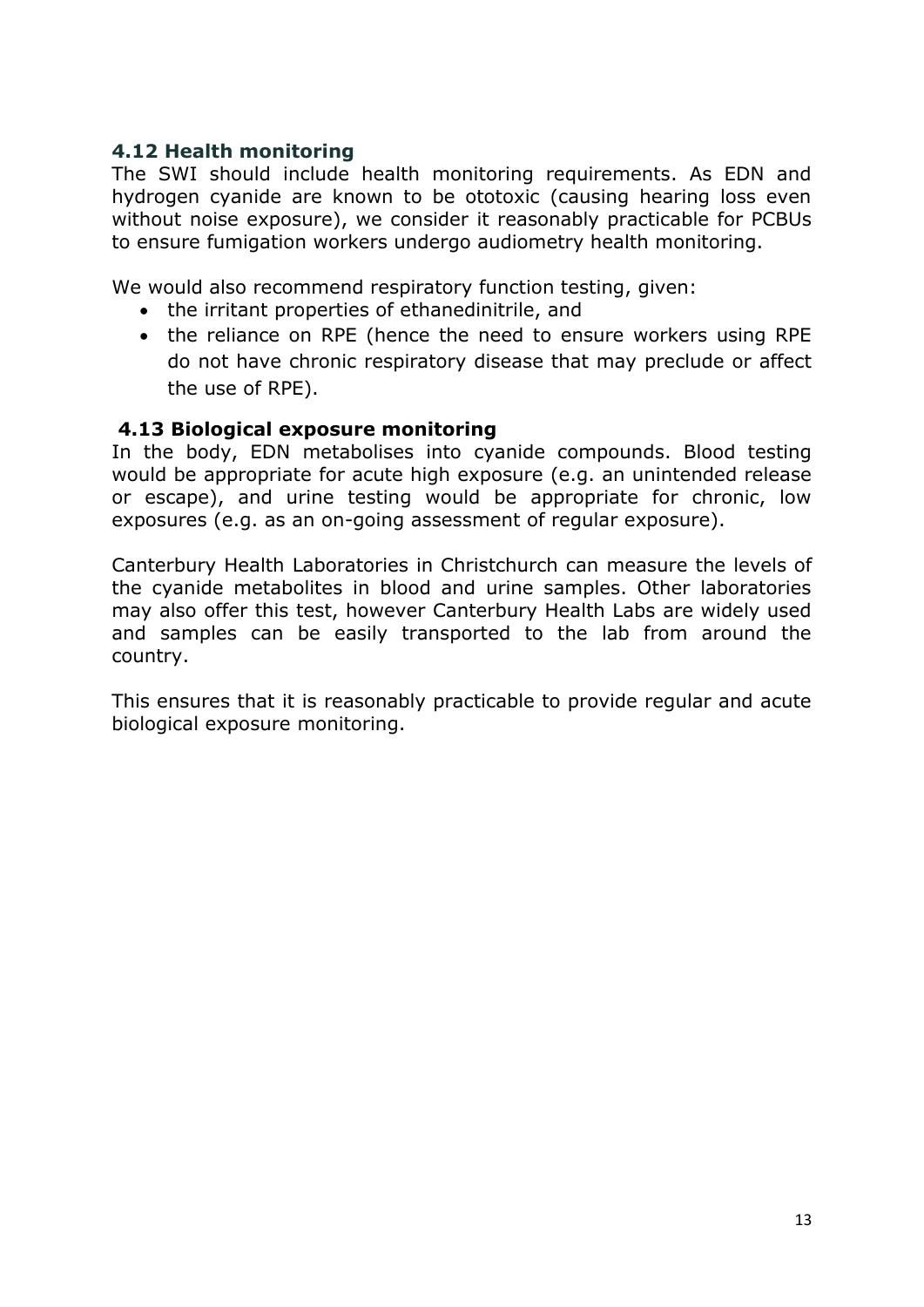### **5 SAFE WORK INSTRUMENT**

Under HSWA, SWI may be made for the purposes of prescribing rules, standards and methods for managing workplace risk. SWI are essentially rules enforceable by WorkSafe, allowing for greater flexibility and timelier updates to the regulatory framework, reflecting changes in technology, standards and health and safety practice.

HSWA defines the purposes of SWI as:

 *to define terms, prescribe matters, or make other provision in relation to any activity or thing, including (without limitation) listing standards, control of substances, and competency requirements.*

New SWI and amendments to existing SWI must be approved by the Minister for Workplace Relations and Safety (the Minister). In approving an SWI, the Minister must be satisfied that all appropriate persons and organisations have been adequately consulted in its development.

SWI are a disallowable instrument for the purposes of the Legislation Act 2012. This means they can be disallowed by resolution of the House of Representatives (Parliament). If this occurs, a SWI ceases to have any legal effect. The House of Representatives may also amend a SWI or replace it with another instrument.

Because they are a disallowable instrument, SWI must be developed and made in accordance with their enabling legislation and the SWI development process must be rigorous and transparent. All proposed SWI requirements must go through a public consultation.

#### **5.1 Criteria for Developing Safe Work Instruments**

SWI have legal effect only to the extent that they are referred to in regulations. WorkSafe will only develop SWI where they have legal effect. Following good regulatory practice, decisions to make a SWI will be guided by an evidence-based assessment of the need for regulation and whether the proposed SWI will be effective in addressing the health and safety risk it seeks to address, using credible, robust evidence. WorkSafe will be satisfied that the costs for duty holders imposed by an SWI are not disproportionate to the health and safety risk it seeks to address.

WorkSafe will develop SWI to target health and safety risk and to advance the purpose of HSWA, that 'workers and other persons should be given the highest level of protection against harm to their health, safety and welfare from hazards and risks arising from work as is reasonably practicable'.

SWI may be developed to vary or set additional workplace controls, to the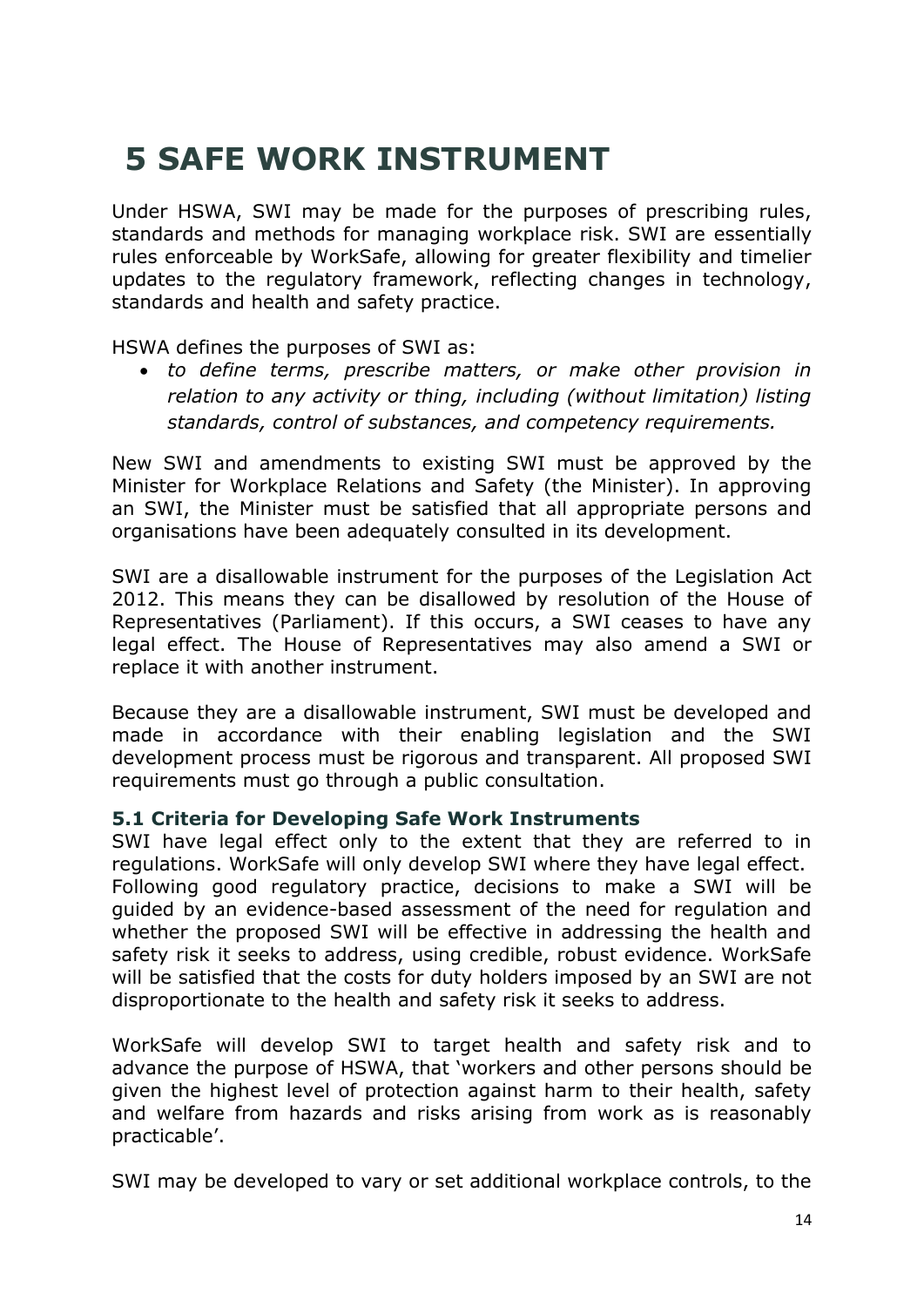extent that this is provided for in regulations, if prescriptive and mandatory requirements are necessary to ensure workers and other persons are provided the highest level of protection against harm to their health and safety.

In developing SWI for hazardous substances, WorkSafe will generally only develop class-wide controls. SWI for individual substances will only be developed in extraordinary circumstances. Where the need for change is specific to an individual site or PCBU, an exemption under section 220 of HSWA may be more appropriate.

#### **5.2 Proposed Controls for EDN**

In order to ensure workers and other persons are provided the highest level of protection from the risks posed by the use of EDN, WorkSafe proposes making two new SWI with the specific purpose of setting out PES and health monitoring requirements, and adding new clauses to an existing SWI:

Two new SWI giving effect to provisions of the General Risk and Workplace Management (GRWM) Regulations

For the purposes of regulation 29 of the GRWM Regulations, WorkSafe proposes to make a new SWI to prescribe exposure standards, thereby making the following values mandatory:

- TWA 8 hour 3ppm
- Ceiling 5 ppm

For the purposes of regulation 31 and 34 of the GRWM Regulations, WorkSafe proposes to make a new SWI to require health monitoring, in this case annual audiometry testing.

Amendment to the Health and Safety at Work (Hazardous Substances – Additional and Modified Requirements for Specified Class 6 and 8 Substances) Safe Work Instrument 2017

Under regulation 13.46(4)(a) of the HS Regulations, WorkSafe plans to amend the above SWI to set the following additional requirements for EDN:

- recapture to protect workers and other people in the workplace from exposure to EDN.
- set a buffer zone to manage risks to other people in the workplace
- set entry restrictions for the buffer zone

Additional controls set by WorkSafe (not requiring a SWI)

WorkSafe proposes to set a re-entry interval (REI) for EDN under regulation 13.23 of the HS Regulations.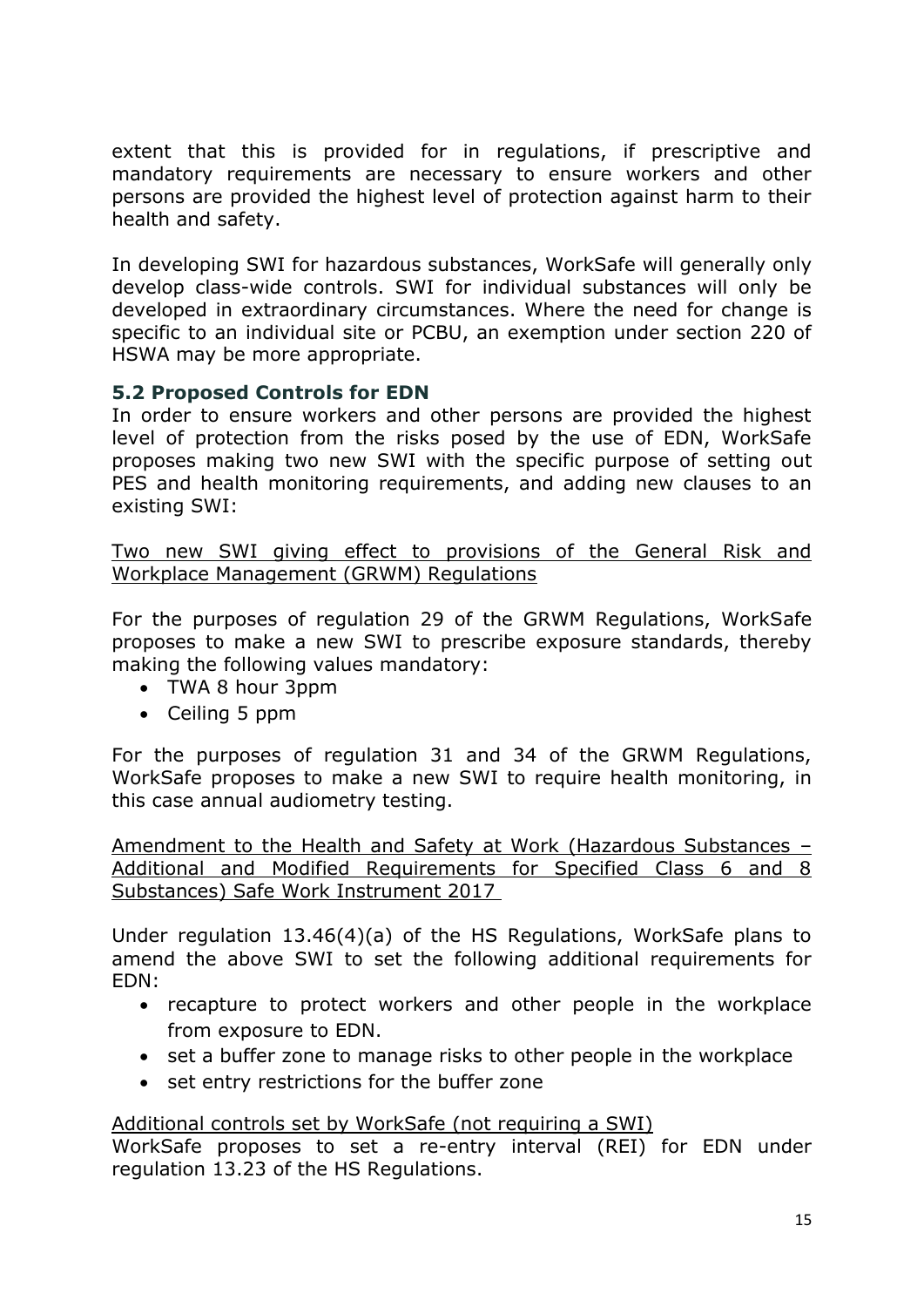## **6 DISCUSSION & RECOMMENDATION**

Consistent with the purpose of HSWA, WorkSafe aims to provide workers and others affected by work the highest level of protection which is reasonably practicable.

Any storage, handling, use or manufacture of hazardous substances in the workplace (including EDN) is subject to HSWA and any applicable regulations under HSWA, such as the HS Regulations, the GRWM Regulations, and any others. Appendix 2 List the controls in the HS Regulations that will apply to EDN.

If WorkSafe decides that the risk posed by a substance necessitates controls additional to those established in HSWA, these are put in place using a SWI (subject to the Minister's approval).

If the EPA approves EDN, WorkSafe may propose a SWI to:

- prescribe exposure standards
- require health monitoring
- require recapture
- set a buffer zone
- set entry restrictions for the buffer zone.

WorkSafe may also set an REI under the HS Regulations.

The limitations of monitoring equipment and provision of recapture will be key considerations for determining which additional controls WorkSafe will set for EDN.

WorkSafe considers recapture the best way to reduce worker exposure and to keep release of EDN to a minimum, thereby ensuring the TEL is not breached. Recapture will also determine the length of the REI and size of buffer zones. However, some questions remain regarding recapture:

- What is the lowest reasonable recapture level?
- How long would this take?
- How would the level be measured?

WorkSafe requires more information on the effectiveness, reliability, practicality and capability of recapture technology. The application does not provide information on the benefits and drawbacks of recapture because it assumed that this process would not be required.

Under HSWA, all PCBUs must ensure appropriate PPE (including RPE) is provided to workers. If EDN is approved, RPE appropriate to the risk will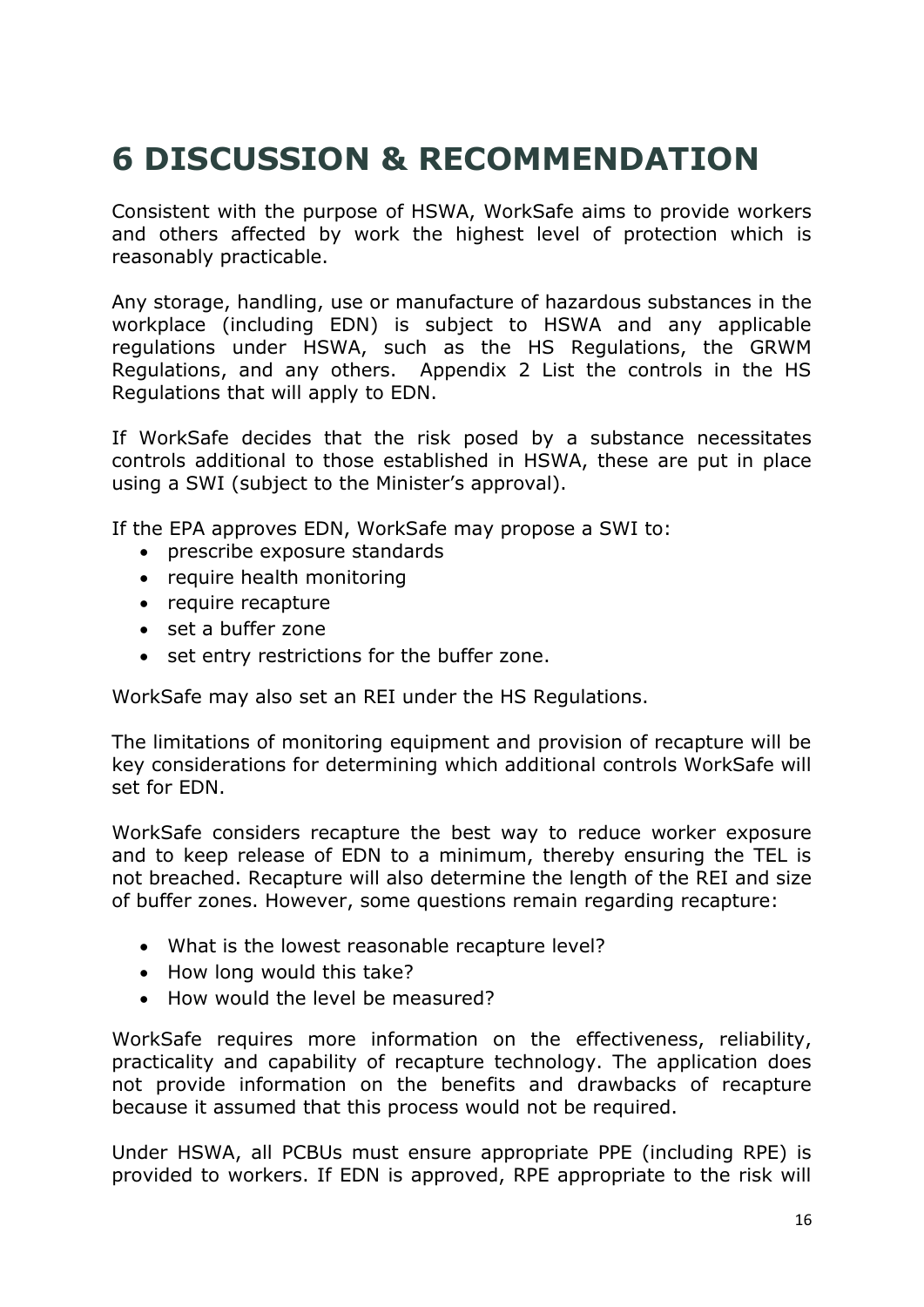be required. This will depend on the effectiveness of recapture. WorkSafe does not consider it appropriate to carry out EDN fumigation in shipping containers or ships holds unless evidence is provided to show that the risks of flammable atmosphere zones can be managed WorkSafe will seek feedback on its proposed controls at the application hearing and looks forward to resolving our queries at the hearing.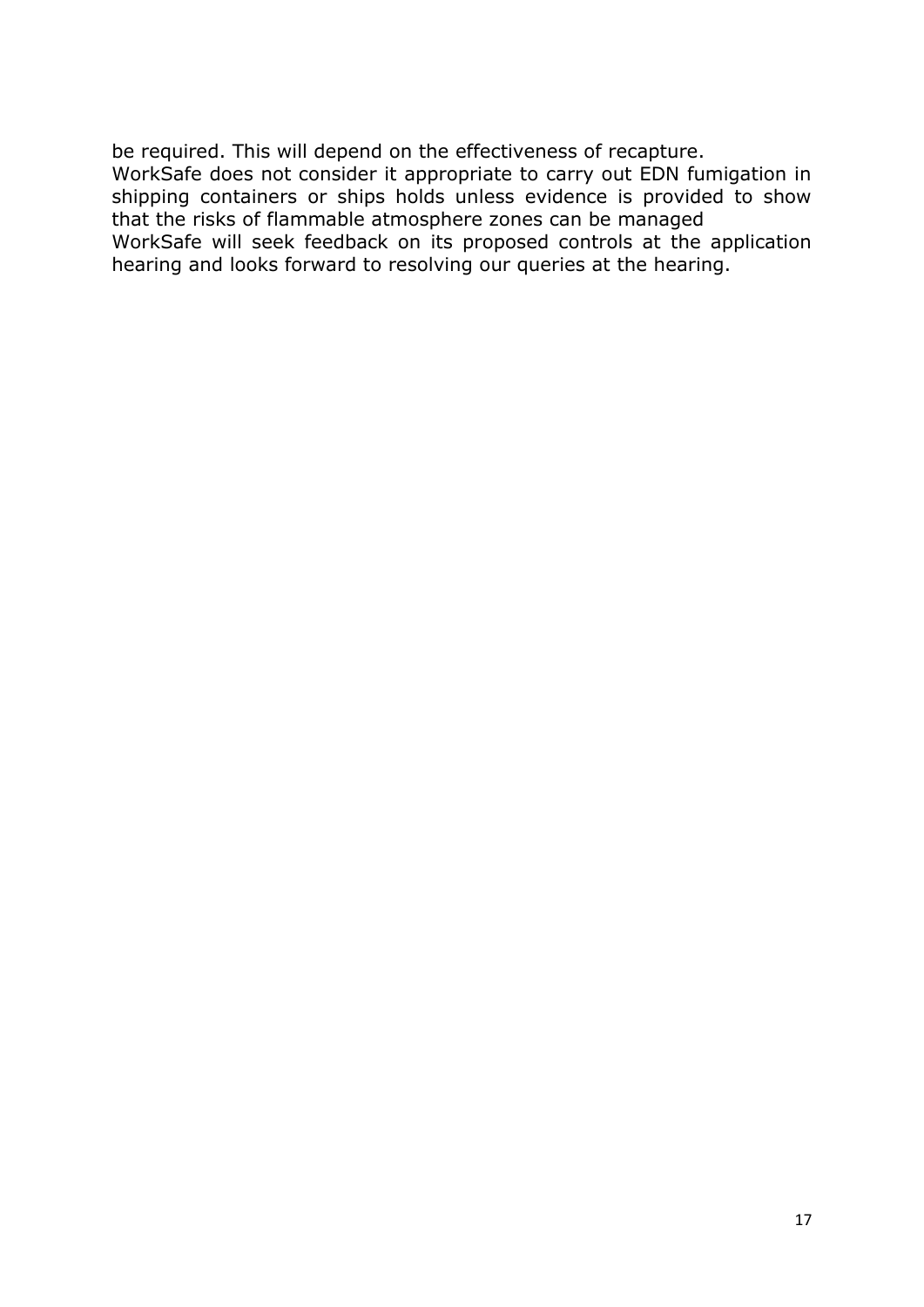### **APPENDICES**

### **Appendix 1: Glossary**

| <b>Term</b>             | <b>Meaning</b>                                                                                                                                                                                                                                                                          |  |  |
|-------------------------|-----------------------------------------------------------------------------------------------------------------------------------------------------------------------------------------------------------------------------------------------------------------------------------------|--|--|
| AS/NZS                  | Australia/ New Zealand Standard                                                                                                                                                                                                                                                         |  |  |
| Ceiling                 | A maximum level not to be exceeded at any time                                                                                                                                                                                                                                          |  |  |
| <b>GRWM Regulations</b> | Health and Safety at Work (General Risk and Workplace<br>Management) Regulations 2016                                                                                                                                                                                                   |  |  |
| <b>HS Regulations</b>   | Health and Safety at Work (Hazardous Substances) Regulations<br>2017                                                                                                                                                                                                                    |  |  |
| <b>HSWA</b>             | Health and Safety at Work Act 2015                                                                                                                                                                                                                                                      |  |  |
| <b>IDLH</b>             | Immediately Dangerous to Life or Health: A situation that poses<br>a threat of exposure to airborne contaminants when that<br>exposure is likely to cause death or immediate or delayed<br>permanent adverse health effects or prevent escape from such<br>an environment [NIOSH 2004]. |  |  |
| <b>PES</b>              | Prescribed exposure standard                                                                                                                                                                                                                                                            |  |  |
| <b>PPF</b>              | Personal protective equipment                                                                                                                                                                                                                                                           |  |  |
| <b>RPE</b>              | Respiratory protective equipment                                                                                                                                                                                                                                                        |  |  |
| <b>SWI</b>              | Safe work instrument                                                                                                                                                                                                                                                                    |  |  |
| <b>TEL</b>              | Tolerable exposure limit                                                                                                                                                                                                                                                                |  |  |
| <b>TWA</b>              | Time-weighted average                                                                                                                                                                                                                                                                   |  |  |
| <b>WES</b>              | Workplace exposure standard                                                                                                                                                                                                                                                             |  |  |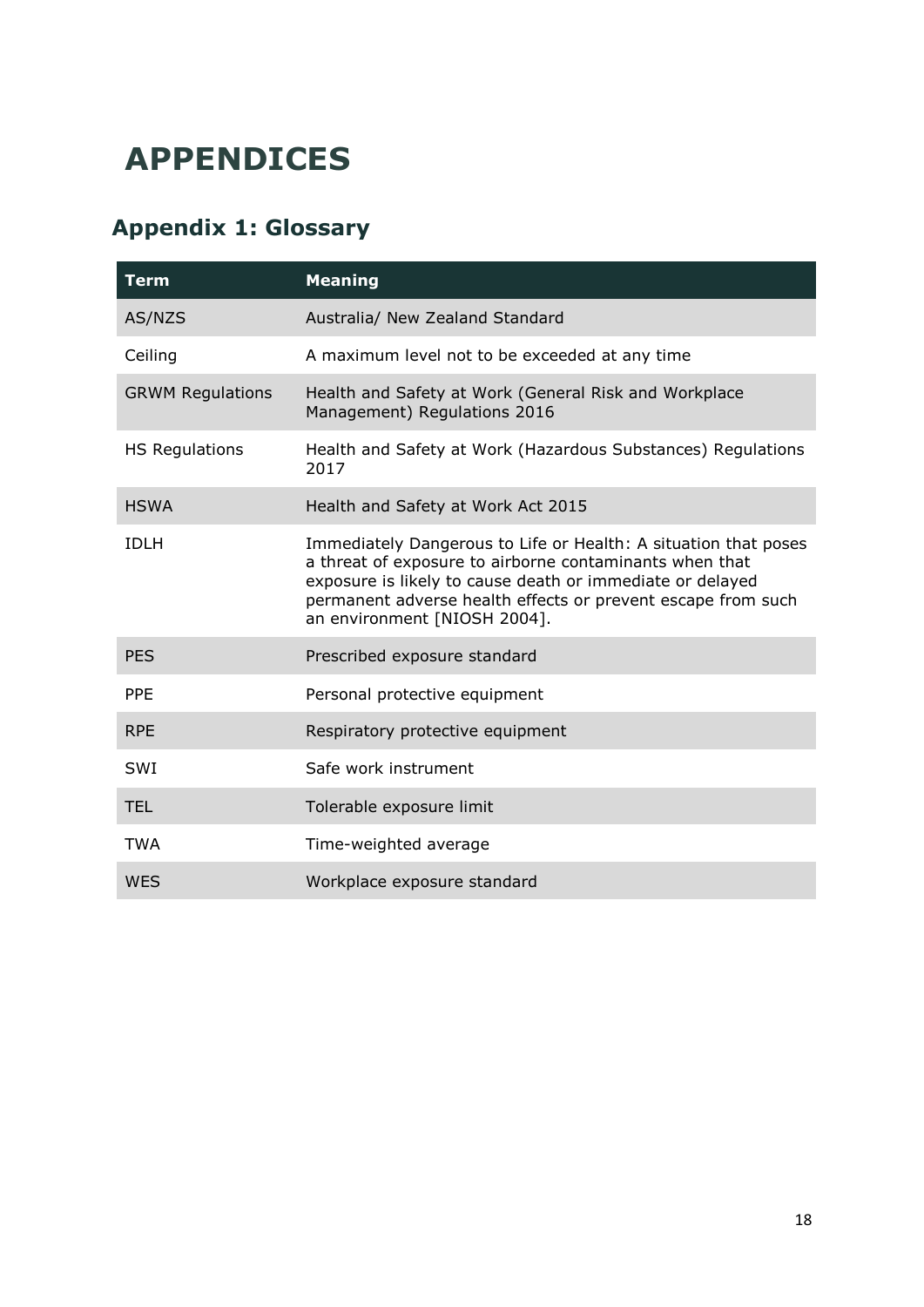#### **Appendix 2: Default Controls from the HS Regulations Applying to EDN.**

|               | <b>Regulation Control description</b>                                                                                         |  |  |  |
|---------------|-------------------------------------------------------------------------------------------------------------------------------|--|--|--|
| $2.1 - 2.4$   | Labelling of hazardous substances                                                                                             |  |  |  |
| $2.5 - 2.7$   | Signage requirements                                                                                                          |  |  |  |
| 2.11          | Duty of PCBU to obtain and provide access to safety data sheets                                                               |  |  |  |
| $2.12 - 2.13$ | Packing of hazardous substances                                                                                               |  |  |  |
| 3.1           | Duty of PCBU to keep hazardous substances inventory                                                                           |  |  |  |
| 3.2           | Managing risks associated with hazardous substances                                                                           |  |  |  |
| 3.3           | Duty of PCBU to review control measures                                                                                       |  |  |  |
| $4.1 - 4.4$   | Certified handlers                                                                                                            |  |  |  |
| $4.5 - 4.6$   | Supervision and training of workers                                                                                           |  |  |  |
| $5.2 - 5.5$   | Fire extinguishers                                                                                                            |  |  |  |
| $5.6 - 5.13$  | Emergency response plans                                                                                                      |  |  |  |
| $8.1 - 8.2$   | Compliance certification                                                                                                      |  |  |  |
| 8.3           | Public transportation of class 1 to 5 substances (except LPG)                                                                 |  |  |  |
| 10.3          | General controls on class 2, 3, and 4 substances                                                                              |  |  |  |
| 10.4          | Substances that must be secured                                                                                               |  |  |  |
| 10.5          | Requirement to segregate class 2, 3, and 4 substances                                                                         |  |  |  |
| 10.6          | Duty of PCBU to establish a hazardous area                                                                                    |  |  |  |
| 10.7          | Application of other legislation to electrical systems located in hazardous<br>atmosphere zones                               |  |  |  |
| 10.8-10.20    | Requirements to prevent unintended ignition of class 2.1.1, 2.1.2, and<br>3.1 substances                                      |  |  |  |
| 10.26         | Duty of PCBU to establish hazardous substance location                                                                        |  |  |  |
| 10.34         | Requirement to have compliance certificate if class 2.1.1, 2.1.2, or 3.1<br>substance present at hazardous substance location |  |  |  |
| 10.37         | Requirement for transit depot                                                                                                 |  |  |  |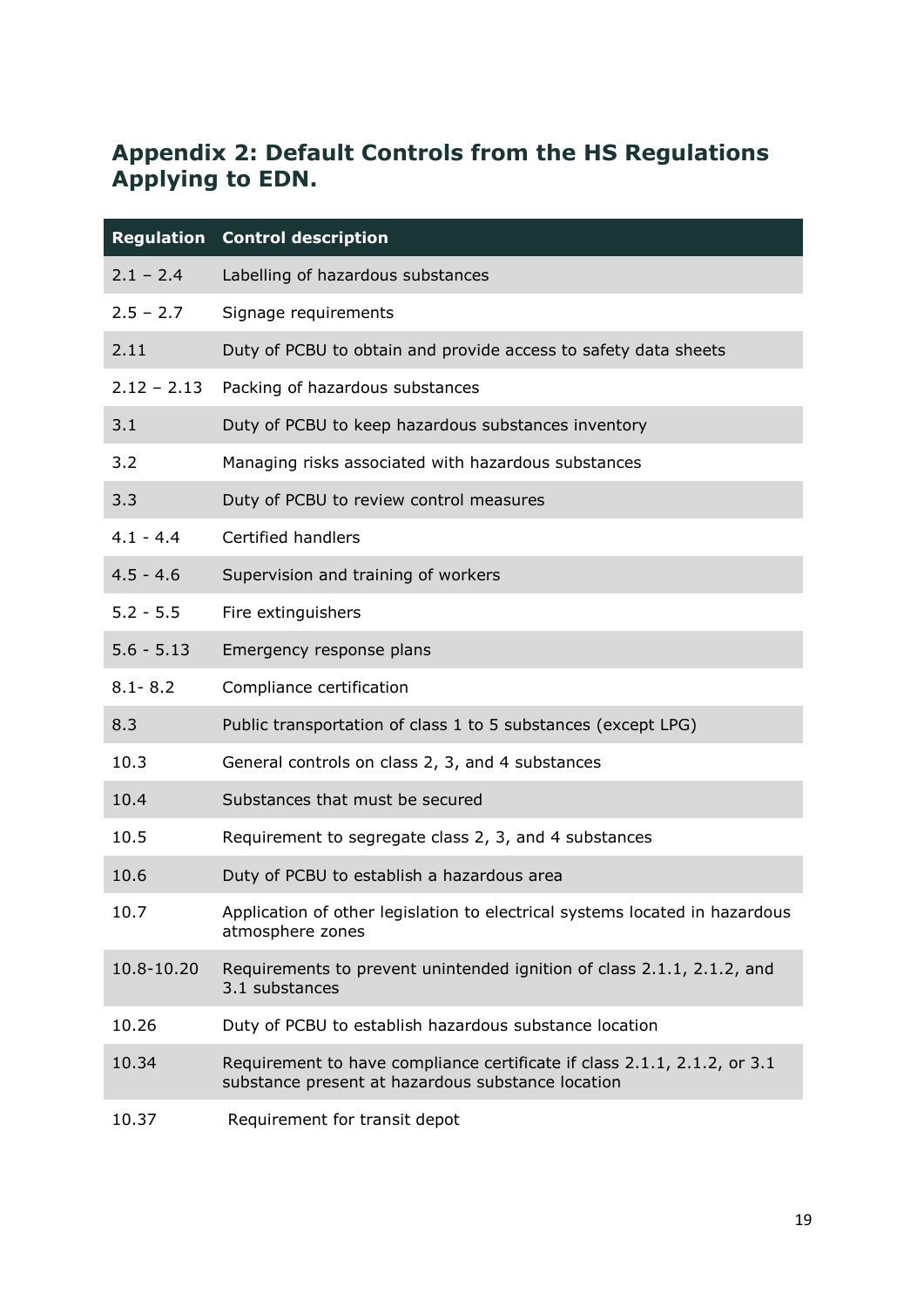| Part 11 | Controls relating to the adverse effects of unintended ignition of class<br>2.1and 3.1 substances                          |  |  |
|---------|----------------------------------------------------------------------------------------------------------------------------|--|--|
| 13.3    | Duty of PCBU to keep record of application of certain class 6 and 8<br>substances                                          |  |  |
| 13.7    | Duty of PCBU to ensure equipment is appropriate                                                                            |  |  |
| 13.8    | Use of personal protective equipment when working with class 6 or 8<br>substances                                          |  |  |
| 13.9    | Certain substances to be under personal control of certified handler or<br>secured                                         |  |  |
| 13.11   | Exception for transportation of packaged substances                                                                        |  |  |
| 13.13   | Licences required for supply and acquisition of certain class 6<br>substances                                              |  |  |
| 13.14   | Carriage of certain class 6 and 8 substances on passenger service<br>vehicles                                              |  |  |
| 13.18   | Prohibition on use of class 6 substance in excess of tolerable exposure<br>limit                                           |  |  |
| 13.16   | Additional restrictions relating to the transport of certain vertebrate toxic<br>agents and fumigants                      |  |  |
| 13.18   | Duty of PBCU to ensure prescribed exposure standards for class 6<br>substances not exceeded                                |  |  |
| 13.26   | Storage of certain class 6 and 8 substances not located at hazardous<br>substance location                                 |  |  |
| 13.27   | Requirements applicable to farms                                                                                           |  |  |
| 13.28   | Controls on transit depots where class 6 or 8 substances present                                                           |  |  |
| 13.29   | Duty of PCBU relating to segregation of class 6 and 8 substances                                                           |  |  |
| 13.34   | Duty of PCBU to establish hazardous substance location where certain<br>class 6 or 8 substances present                    |  |  |
| 13.35   | Requirements for stores other than indoor storage cabinets                                                                 |  |  |
| 13.36   | Requirements for indoor storage cabinets for class 6 substances                                                            |  |  |
| 13.38   | Compliance certificate required for hazardous substance location                                                           |  |  |
| 13.41   | Minimum separation between protected places and hazardous<br>substances locations containing packaged class 6.1 substances |  |  |
| 13.42   | Minimum separation between public places and hazardous substances<br>locations containing packaged class 6.1 substances    |  |  |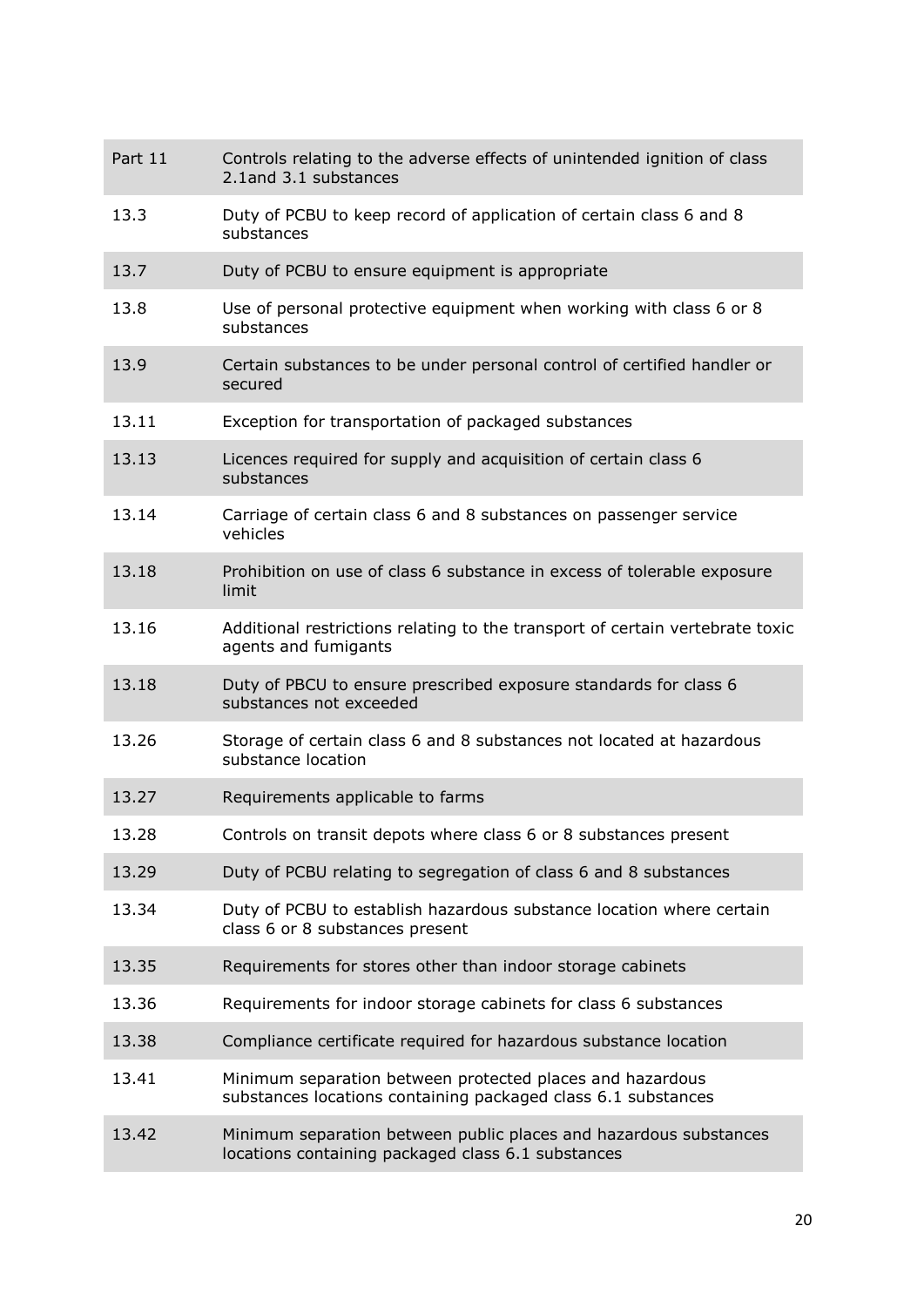| 13.45   | Additional emergency management requirements for class 6 |                                                   |  |  |
|---------|----------------------------------------------------------|---------------------------------------------------|--|--|
| Part 14 | Additional controls for fumigants                        |                                                   |  |  |
|         | Regulation 14.3<br>handler                               | Fumigants under the personal control of certified |  |  |
|         | Regulation 14.5                                          | Exemption for transport of packaged fumigants     |  |  |
|         | Regulation 14.6                                          | Licence required for possession of fumigant       |  |  |
|         | Regulations 14.7-14.9                                    | Notification requirements                         |  |  |
|         | Regulation 14.10                                         | Signage requirements                              |  |  |
|         | Regulation 14.15                                         | Supervision of fumigation                         |  |  |
|         | Regulation14.16                                          | Ventilation of fumigation                         |  |  |
|         | Regulation 14.17                                         | Completion of fumigation and notice of completion |  |  |
|         | Regulation 14.18                                         | Record keeping requirements                       |  |  |
| Part 15 | Requirements for Gases under Pressure                    |                                                   |  |  |
| Part 16 | Requirements for Tank Wagon and Transportable containers |                                                   |  |  |
| Part 17 |                                                          | Requirements for Stationary Container Systems     |  |  |